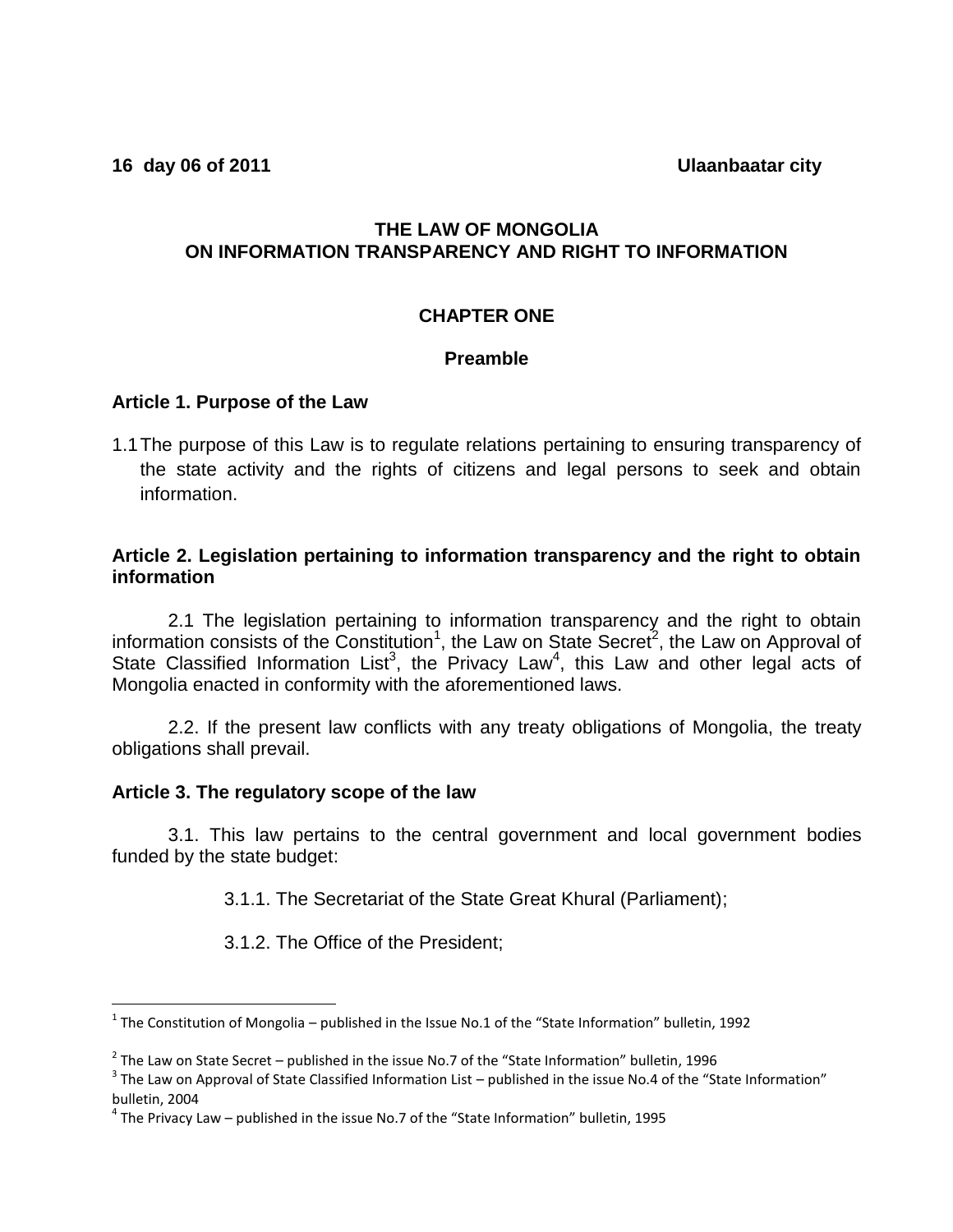3.1.3. The Cabinet Secretariat;

3.1.4. The Secretariat of the National Security Council (with the exception of the Cabinet);

3.1.5 State central administrative and other state administrative bodies;

3.1.6. Judiciary and state prosecutor's offices (at all levels);

3.1.7. Bodies and institutions arising from the functioning of the State Great Khural (Parliament) with the exception of the Cabinet;

3.1.8. Local government and elected offices' secretariats, legal entities funded through local government property partially or entirely;

3.1.9. Legal entities funded through state property partially or entirely;

3.1.10. Non-governmental organizations fulfilling certain functions of the executive branch in accordance with the sub-section 1 of Article 19 of the Law of Mongolia on the Government<sup>5</sup>; and

3.1.11. The Mongolian National Broadcaster Television and Radio.

3.2 This Law shall not be applied for ensuring transparency of activities of the armed forces, border and internal troops, and intelligence agency.

3.3 This Law shall not apply when receiving and resolving petitions, comments, complaints and statements specified in the Article 4 of the Law on Resolution of Petitions and Complaints Made by Citizens to the State Agencies and Public Officials<sup>6</sup>.

# **Article 4. Definition of terms**

4.1. The terms used in the present law shall have the following meaning:

4.1.1. a "citizen" is a citizen of Mongolia as well as a foreign citizen or a stateless person residing in Mongolia lawfully;

 4.1.2 "Website" means electronic document or information placed on the internet in the public domain;

 5 The Law on the Government of Mongolia, published in the official legal gazette "State Newsletter" compilation number 3 of 1993.

 $^6$  The Law on Resolution of Petitions and Complaints Made by Citizens to the State Agencies and Public Officials – published in the issue No.7 of the "State Information" bulletin, 1995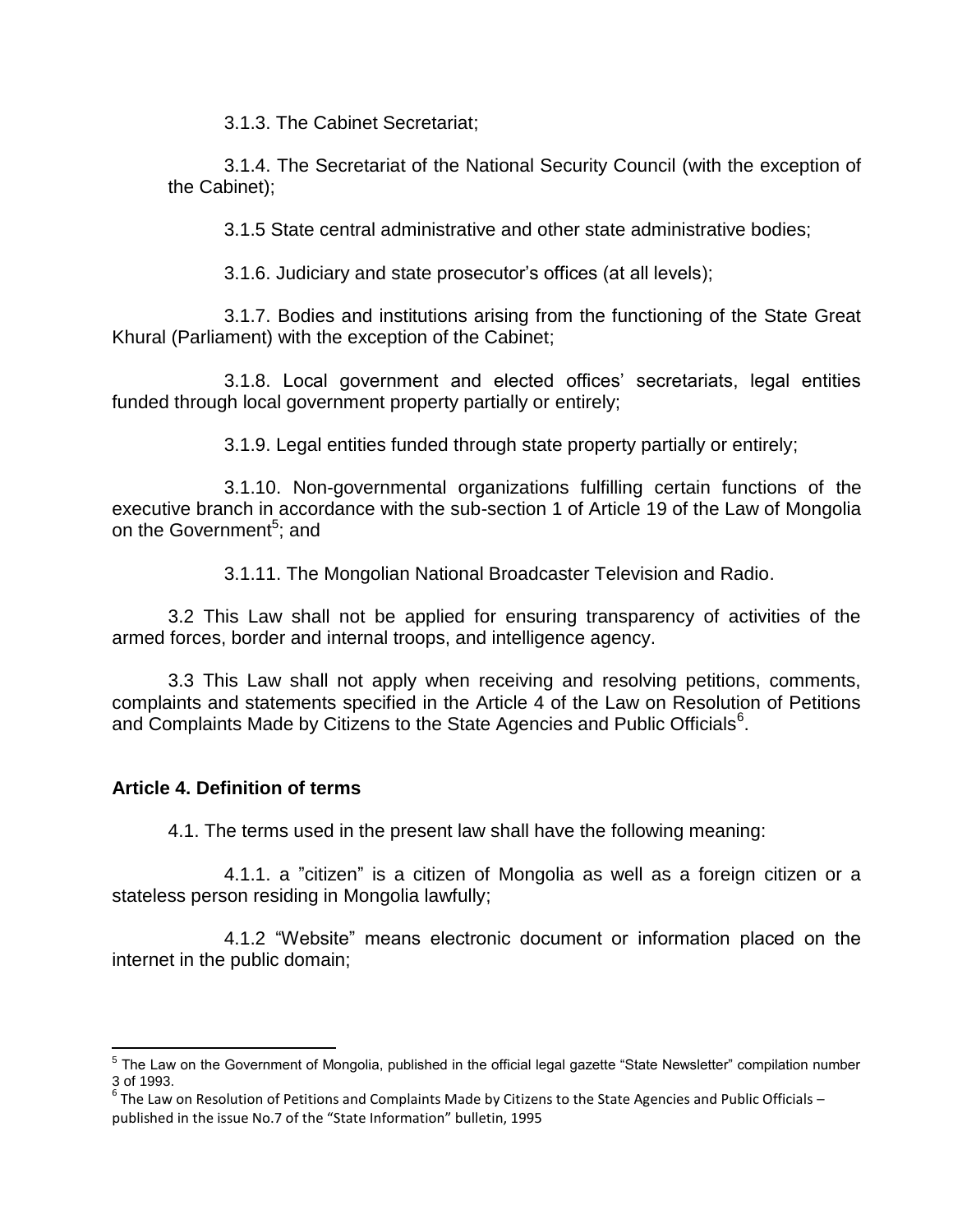4.1.3. an "electronic document" is any electronic data that may be generated, transmitted, received and stored trough the use of computer, computer software and other similar technologies;

4.1.4. a "digital signature" is a digital data that is a part of the electronic data, generated with a personal digital signature generator that converts and crypts electronic data to protect it from being forged or modified;

4.1.5. "maintenance" is renewal of the given information no less than once in fourteen days;

4.1.6. "update" is renewal of the given information within three days after a change is made to the information, whether partially or entirely;

4.1.7. "avail information in an easily accessible manner" means that there is a full possibility for people to access that information;

4.1.8. "expenditure for information release" is the expenditure incurred in photocopying, copying, postage and other expenses related to releasing of information citizens and legal entities;

4.1.9. a "repeated violation" is the violation of the Law on Information Transparency and Freedom of Information three and more times; and

4.1.10. a "serious violation" is the violation of the citizens' right to information manifesting through illegal concealment, forgery of, correction in, and destruction of documents and information that has lead or may lead to significant losses by the state, citizens, economic entities and other bodies.

# **Article 5. Principles to be adhered to in the activity of ensuring information transparency and the right to information**

5.1 The following principles shall be adhered to in the activity of ensuring information transparency and the right to information:

5.1.1. Rule of law;

5.1.2. Respect for the citizen's and legal entities' lawful interests;

5.1.3 All information other than those classified as "confidential" according to the laws shall be open to the public;

5.1.4. Independence;

5.1.5 The activity of providing public with information shall be prompt.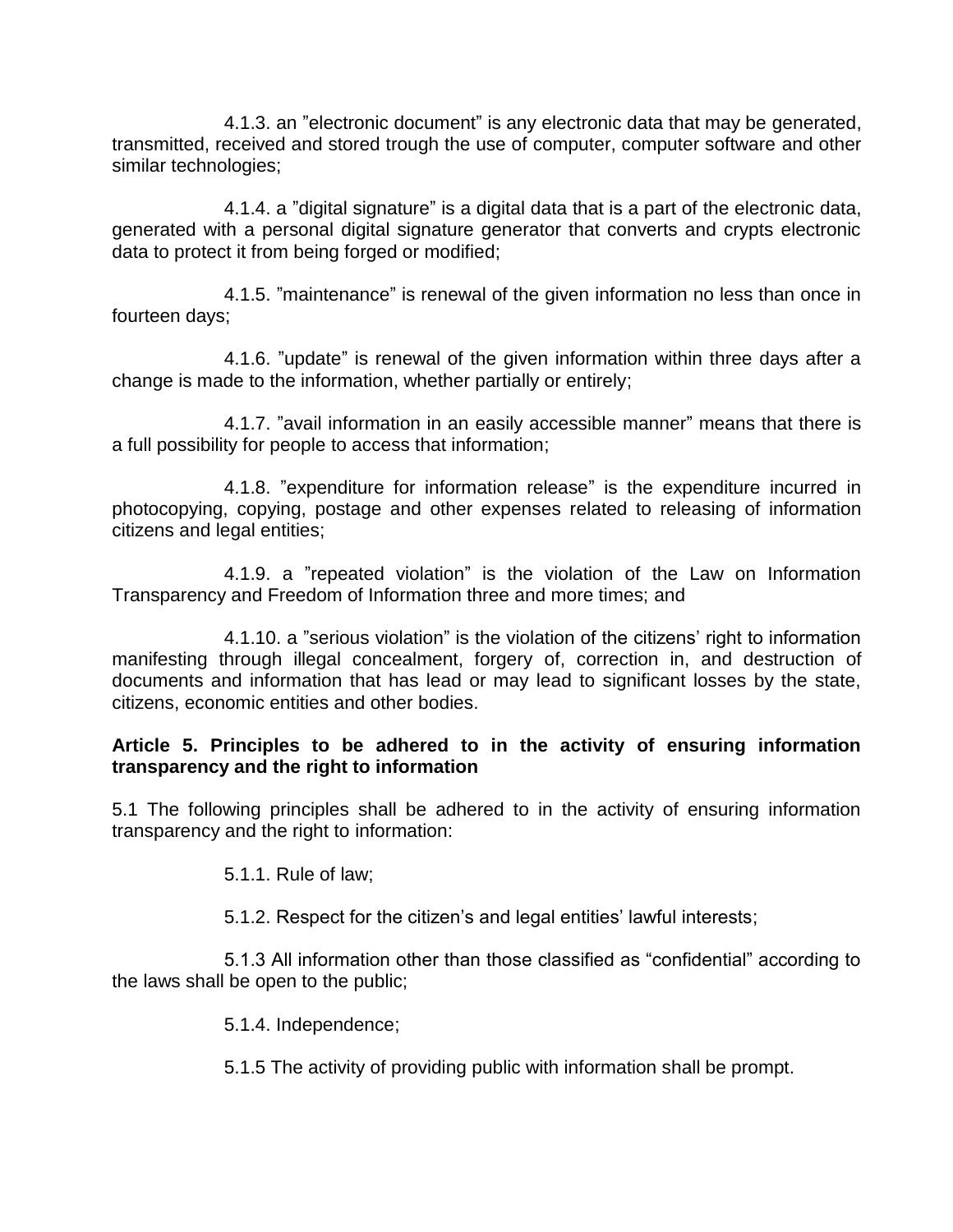# **CHAPTER TWO**

# **Information transparency**

# **Article 6. Transparency of information**

6.1. Transparency of information shall be divided in the following categories:

6.1.1. Functional transparency;

6.1.2. Human resources transparency;

6.1.3. Budget and accounting transparency;

6.1.4. Transparency in procurement of goods and services with the state and local government property monies.

# **Article 7. Functional transparency**

7.1. Unless otherwise specified in the laws, the bodies listed in the Article 3.1 of the present law shall undertake following measures to ensure functional transparency:

7.1.1. The mission, strategic objectives, priority areas and measures undertaken by the organization to achieve these objectives and priorities, results arising from these measures and organigrams shall be made available in an easily accessible manner on the organization's website and or information board, and maintained and updated regularly;

7.1.2. The service and communications official's surname and name, title, terms of reference, visitor schedule, contact numbers shall be made available in an easily accessible manner on the website and/or information board of the organization and maintained and updated regularly;

7.1.3. A list of documents required to receive services shall be made available in an easily accessible manner on the website and/or information board of the organization and maintained and updated regularly;

7.1.4. Laws, regulations and other similar acts guiding the functions of the body shall be made available in an easily accessible manner on the website and/or information board of the organization and maintained and updated regularly;

7.1.5. Any policy documents that are under development and/or resolutions affecting or establishing public norms shall be made available in an easily accessible manner on the website and/or information board of the organization in its draft form for no less than 30 days to facilitate feedback and opinion from state bodies, non-governmental organizations, experts, academics and citizens with the view of reflecting them in the draft if found to be grounded;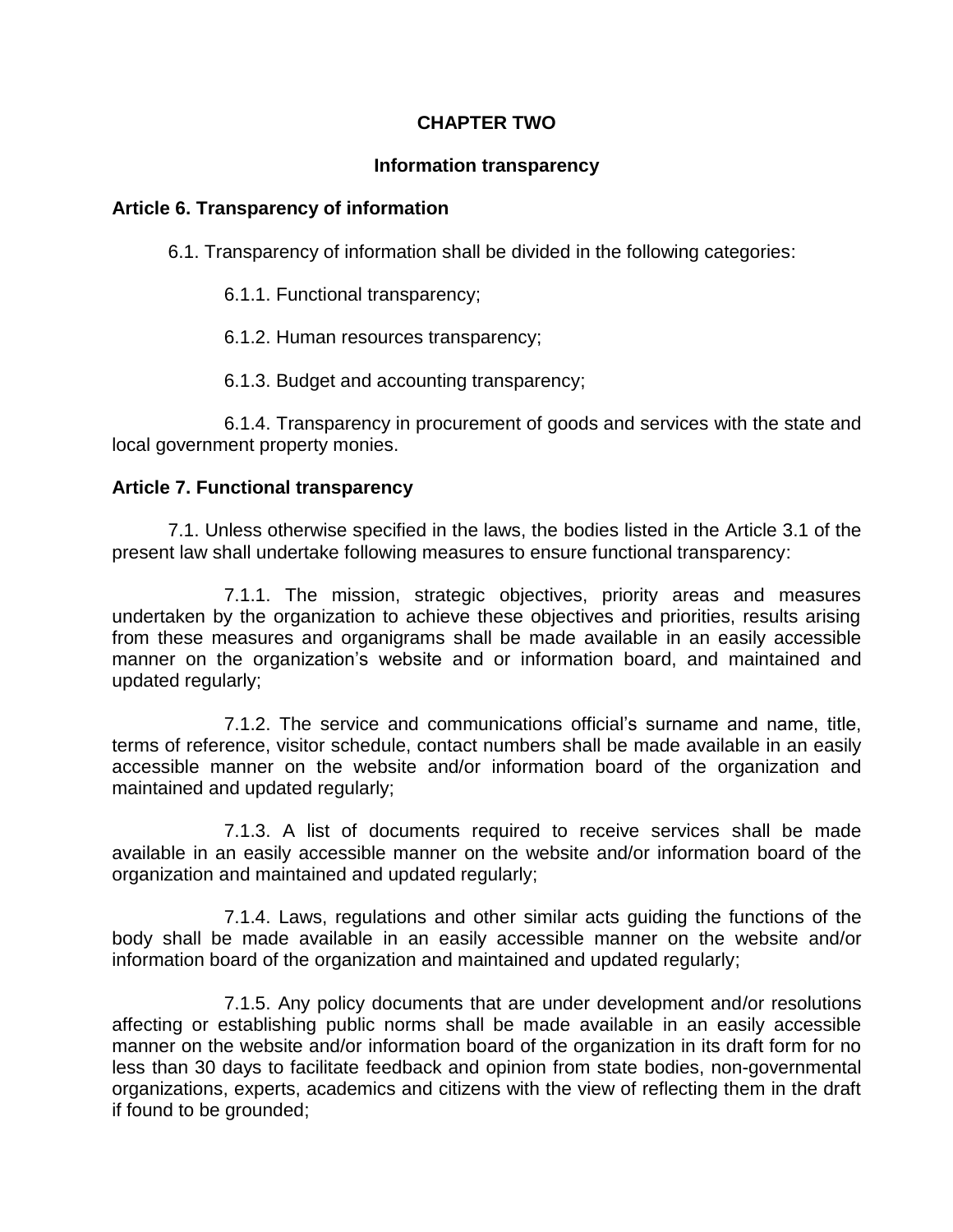7.1.6. Undertake any organizational measures to improve the service methodology and forms;

7.1.7. When a non-governmental organization fulfills certain functions of the executive branch in accordance with the sub-section 1 of Article 19 of the Law of Mongolia on the Government, the given non-governmental organization's name, address, website address and organizational functions shall be made available in an easily accessible manner on the website and/or information board of the organization;

7.1.8 In case if a given organization issues special licenses for conducting certain types of business operations or other operations, it shall place names, addresses, fields of operations, special license issue and expiry dates of special license holders in its website in an understandable way and update them regularly.

7.1.9 To place information concerning implementation and progress of the projects and programs implemented by state budget financing or foreign loan and grant funding within the sector and update them regularly;

7.1.10. Any other information specified in the laws.

# **Article 8. Transparency of the human resources policy**

8.1. Unless otherwise specified in the laws, bodies listed in the Article 3.1 of the present law shall undertake the following measures to ensure the transparency of its human resources policy:

8.1.1. Job vacancies shall be announced in an easily accessible manner on the website and/or information board of the organization, updated regularly and announced in an open manner through other public media forms;

8.1.2. Civil servants' ethics rules shall be made available in an easily accessible manner on the website and/or information board of the organization and updated regularly;

8.1.3. Evaluation and monitoring regulations and procedures of the human resources strategy and its implementation shall be made available in an easily accessible manner on the website and/or information board of the organization and updated regularly;

8.1.4. The report on measures undertaken to ensure the transparency of the human resources management shall be made available in an easily accessible manner on the website and/or information board of the organization;

8.1.5. The report on measures undertaken to ensure performance evaluation of employees is fair and correct shall be made available in an easily accessible manner on the website and/or information board of the organization; and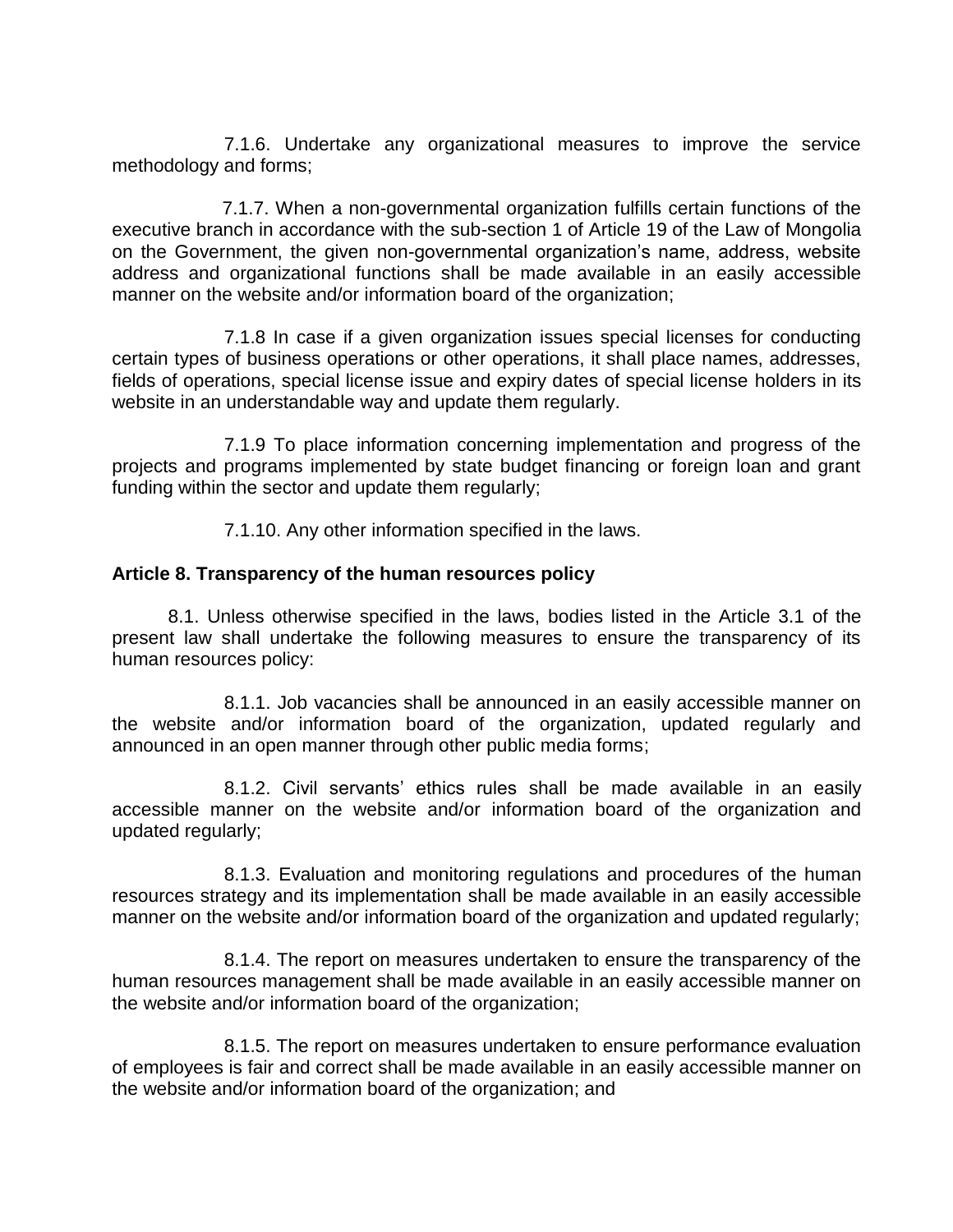8.1.6 To inform any other information specified in laws and regulations.

# **Article 9. Budget transparency**

9.1. Unless otherwise specified in the laws, bodies listed in the Article 3.1 of the present law shall undertake the following measures to ensure budget transparency:

9.1.1. The budget of the current year as well as the annual financial report of the previous year and the proposed budget for the following year shall be made available in an easily accessible manner on the website and/or information board of the organization as well as in the Budget Transparency Website of Mongolia within the timeframes specified below to ensure information access to citizens and legal entities:

9.1.1.а. The budget of the current year shall be published within 10 January of the current year;

9.1.1.б. The financial report of the previous year shall be published within 1 April of the current year;

9.1.1.в. The proposed budget of the following year shall be published within 15 August of the current year.

9.1.2. The annual financial report shall be made available in an easily accessible manner on the website and/or information board of the organization within 1 April of the current year to enable the budget monitoring by citizens and civil society organizations;

9.1.3. The audit review of the financial report shall be made available in its entirety in an easily accessible manner on the website and/or information board of the organization within 1 April of the current year;

9.1.4. Any changes and modifications made to the budget of the current year shall be made available in an easily accessible manner on the website and/or information board of the organization within 14 working days from the date when changes were made;

9.1.5. Only fees specified in the law shall be levied from customers, and the fee structure shall be made available in an easily accessible manner on the website and/or information board of the organization and updated regularly; and

9.1.6. To inform any other information specified in laws and regulations.

9.2. The state administrative body in charge of state property shall make available the following information in addition to the information specified in the Articles 7, 8, 9.1, and 10 in national daily publications and other media as well as on its website and information board in an easily accessible manner: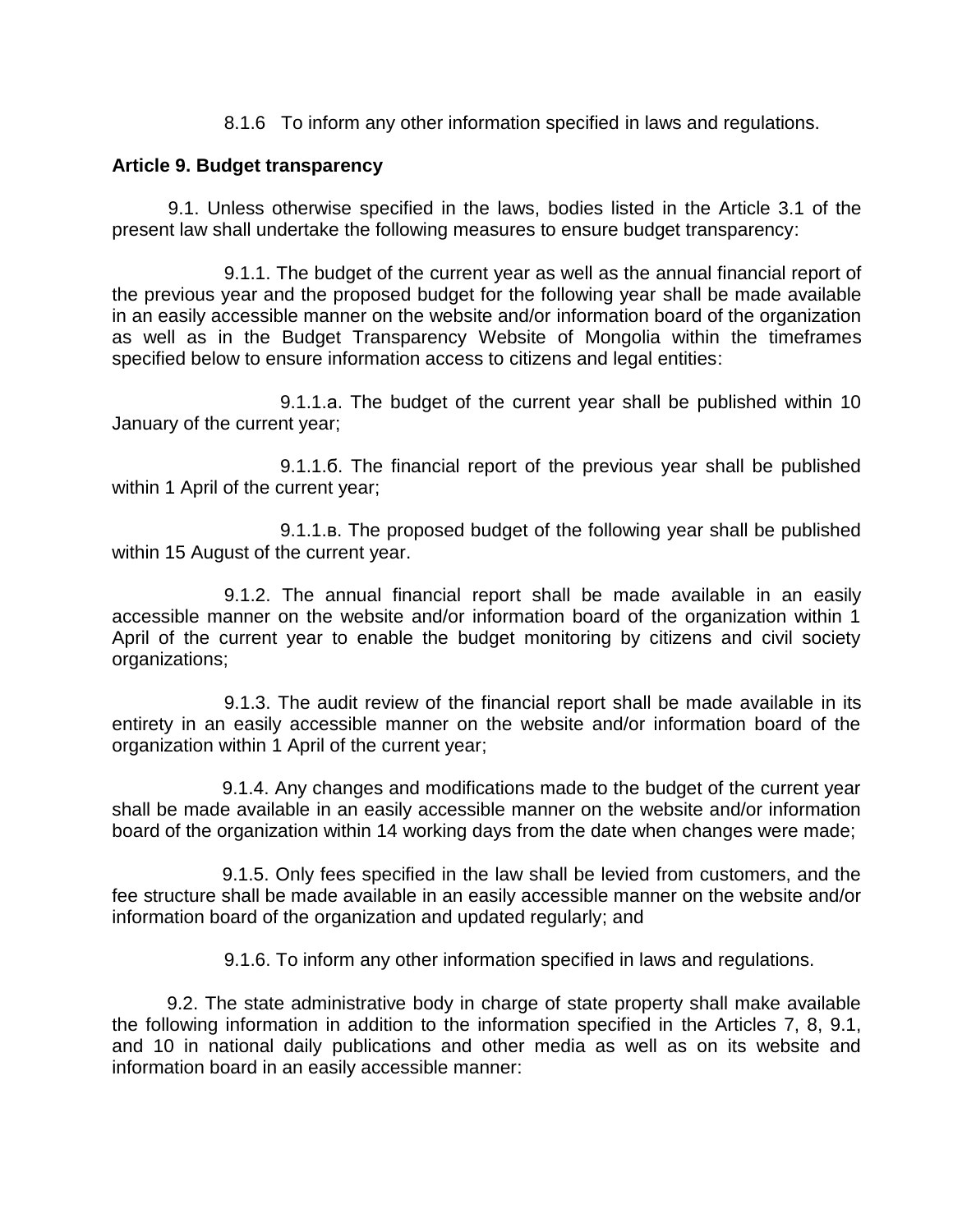9.2.1. A list of concession items and changes made to such a list shall be made available within 14 working days since such a list is approved;

9.2.2. The concession contracts and changes made to such contracts shall be made available within 14 working days since such contracts are effective;

9.2.3. In case a concession contract is made, any information not related to the owner of the concession and their organization, such as information on such a contract, item of the concession and conditions of services shall be made available within 14 working days since such contracts are made.

9.3. The state administrative bodies in charge of social insurance shall make available on their websites the list of persons entitled to pension, supplement, subsidy and other payments from the state social insurance fund, specifying their surnames and names in an easily accessible manner in addition to the information specified in the Articles 7, 8, 9.1 and 10 and maintain and shall update this list regularly.

### **Article 10. Transparency in the procurement of goods and services with the state and local government property monies**

10.1. Unless otherwise specified in the laws, the bodies specified in the Article 3.1 of the present law shall undertake the following measures to ensure the transparency in the procurement of goods and services and other items with the state and local government funds:

10.1.1. The principles of transparency, fairness, efficiency, economy and accountability shall be upheld in the procurement policy and such policy shall be made available in an easily accessible manner on the website of the organization, and made public through other means;

10.1.2. Bid documents, bid invitations and regulations concerning bid selection processes shall be made available in an easily accessible manner on the website and/or information board of the organization and shall be updated regularly; such notices shall also be published in the media as per the Article 21 of the Law on the Procurement of Goods and Services with the State and Local Government Property Monies<sup>7</sup>;

10.1.3. Criteria for the selection of bidders as well as of criteria under which a contractor was selected shall be made available in accordance with the relevant legal regulations in an easily accessible manner on the website of the organization and shall be updated regularly;

 $\overline{a}$ 

<sup>&</sup>lt;sup>7</sup> The Law on the Procurement of Goods and Services with the State and Local Government Property Monies, published in the official gazette "State Newsletter" compilation number 48 of 2005.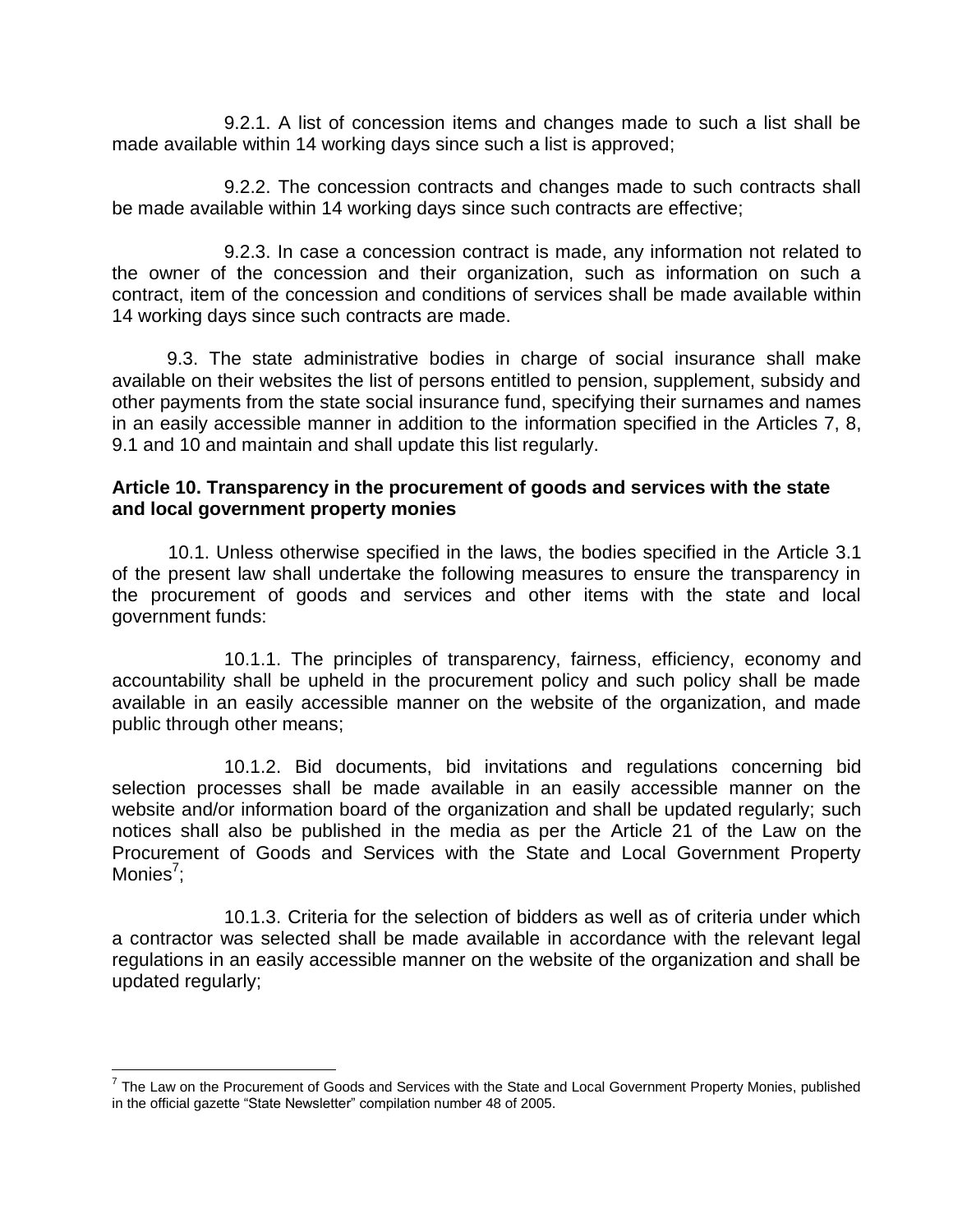10.1.4. Brief information on successful or unsuccessful bidders as well as the detailed reasons, conditions and legal grounds for selections shall be made available on the website of the organization and updated regularly;

10.1.5. Report on the procured goods and services shall be made available on the website of the organization and updated regularly;

10.1.6. Any violations uncovered during the bid selection process shall be informed in a timely manner to relevant bodies and organizations;

10.1.7. The procurement audit and reports, conclusions and other monitoring reports shall be made available in an easily accessible manner on the website and/or information board of the organization and updated regularly; and

10.1.8. To inform any other information specified in laws and regulations.

# **CHAPTER THREE**

# **PROCEDURE TO ACCESS AND TO PROVIDE WITH INFORMATION**

### **Article 11. Receiving information**

11.1. A citizen and a legal entity shall be entitled to receive the following information not related to the human rights and freedoms, national security, and lawful interests of organizations prohibited to be released to the public under the laws from the state bodies listed in the section 3.1 of the present law:

11.1.1. All information and documents, and information pertaining to the organization's contracts and agreements in possession of the organization;

11.1.2. All information pertaining to the goods and items in possession of the organization;

11.1.3. Any other information pertaining to the functioning of the organization.

11.2 A relevant official of the organization specified in the provision 3.1 of this Law, who is receiving a request for information from a citizen or a legal person, shall be forbidden to demand any requirements other than those specified in this Law from the citizen or legal person.

11.3 A request of a citizen or legal person for receiving information shall meet the following requirements: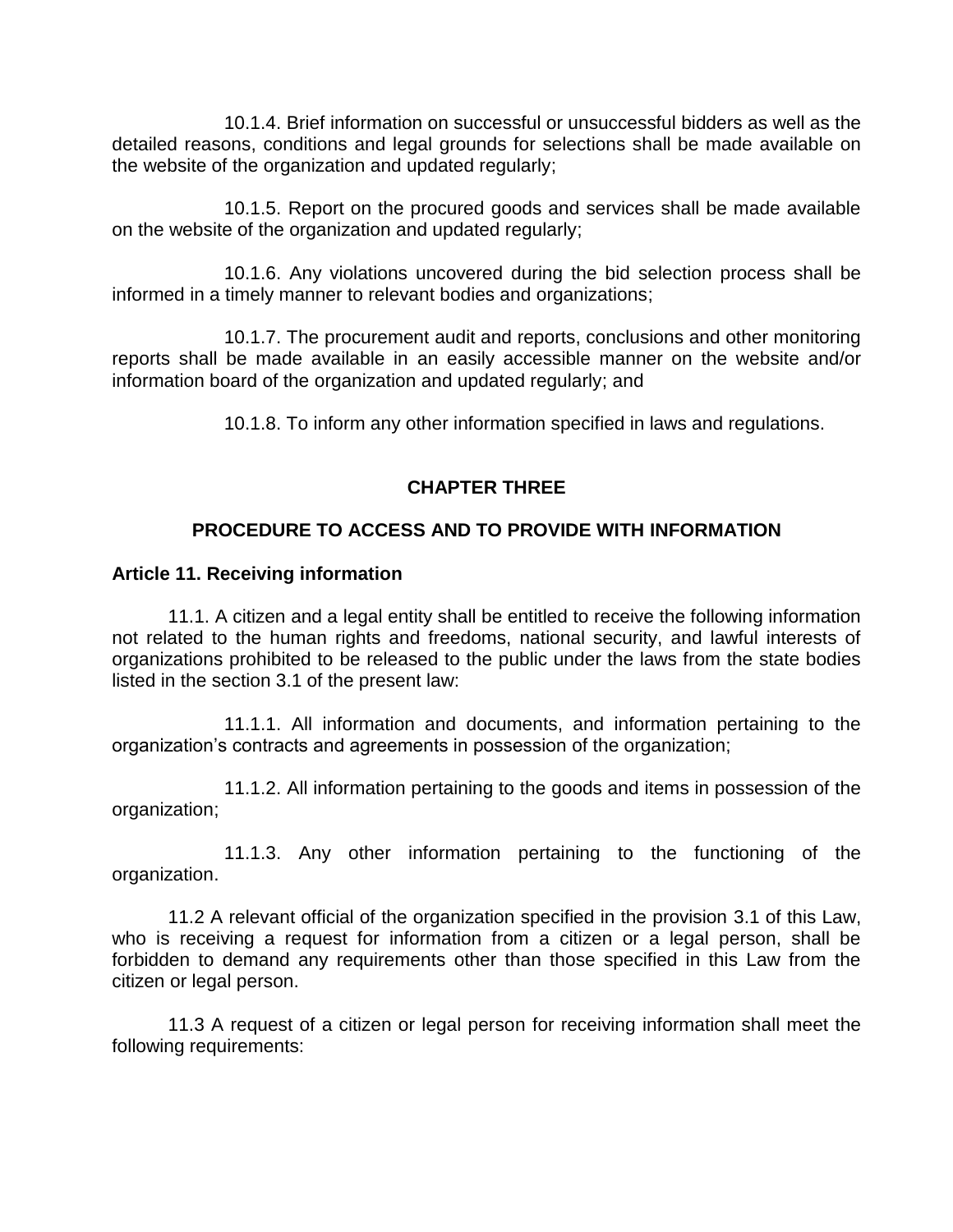11.3.1 The citizen, who is making the request for information, shall write down his or her full name, residence and email addresses, telephone number, number of citizen D card or equivalent document, and sign on the request duly;

11.3.2 The legal person, which is making the request for information, shall write down its full name, address, email address and state registration number on the request and have it signed by a person duly authorized to represent it;

11.4 If the citizen is not able to sign on the request as specified in the provision 11.3.1 of this Law due to excusable reason, he or she may have the request signed by other person on his or her behalf. In case if citizens make such request for information jointly, the request may be signed by all of them or by their representative if a document evidencing the right to represent them is enclosed with the request.

# **Article 12. Rights and Obligations of Information Requesting Person**

12.1 An information requesting person shall have the following rights:

12.1.1 To have equal rights;

12.1.2 To select the form of receiving information;

12.1.3 Not to explain the requirement and ground for receiving information;

12.1.4 To make additional inquiry about the issues related to the received information;

12.1.5 To have oral explanation about the content of the received information;

12.1.6 To know the official source of the received information;

12.1.7 To make a complaint to a relevant authority or an official in case if he or she thinks that his or her rights are violated;

12.1.8 Any other rights specified in the laws;

12.2 An information requesting person shall have the following obligations when receiving information:

12.2.1 To follow the procedure of receiving information specified in this Law;

12.2.2 Not to violate the Constitution and other laws of Mongolia, rights and lawful interests of others when exercising his or her rights;

12.2.3 To identify the information to be received substantively.

# **Article 13. Review of the request**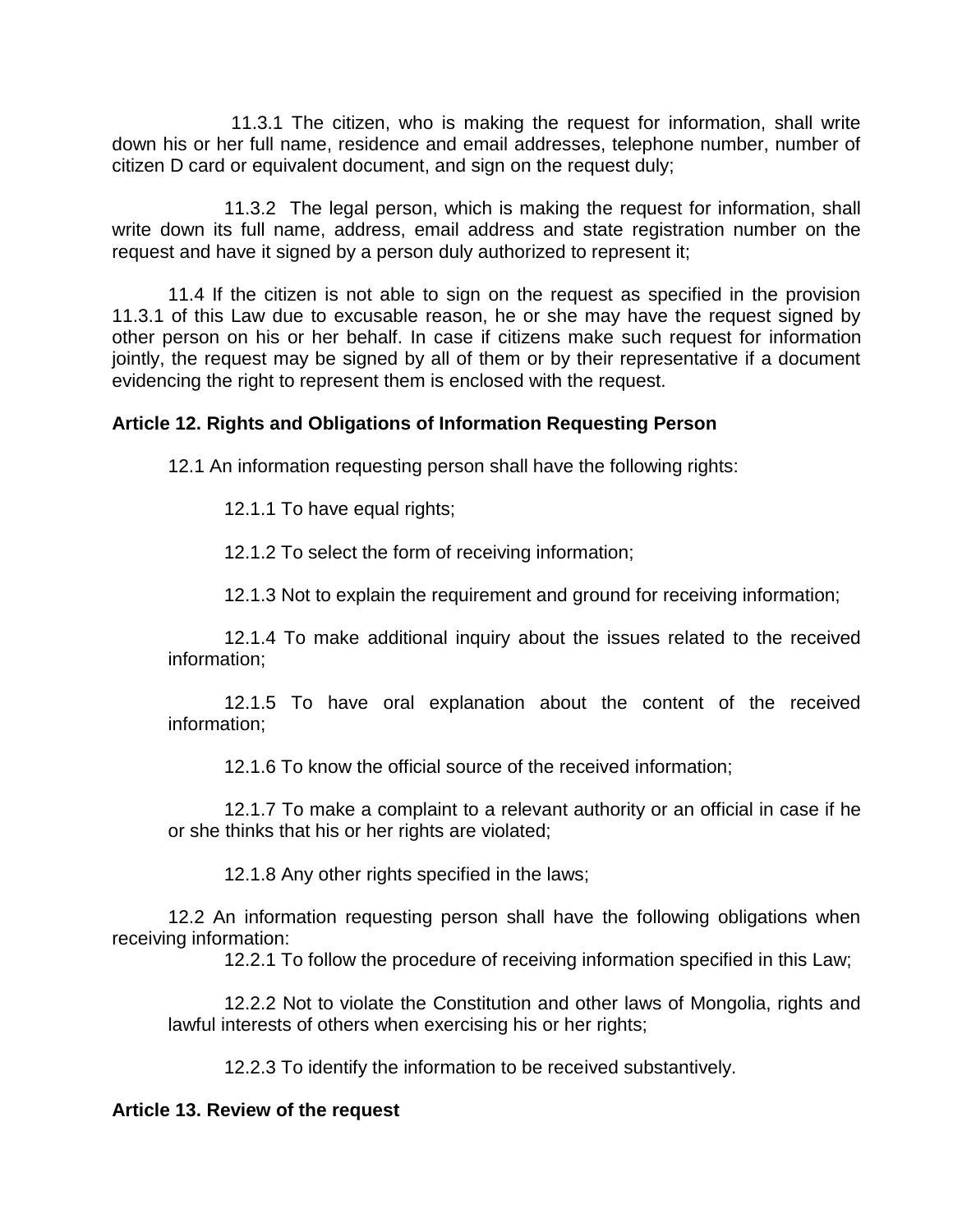13.1 An official, who receives requests of citizens and legal persons for obtaining information, shall review the request in the following manner:

13.1.1 Whether the request meets the requirements specified in the provision 11.3 of this Law or not;

13.1.2 To check whether the relevant information of the requesting citizens and legal persons are correct or not by using number of citizen ID cards or equivalent documents;

13.1.3. Whether the requested information is in possession of the concerned body in receipt of such a request. If not, the official shall transfer the information request to the body that is in possession of the requested information within 2 days and shall inform the citizen or the legal entity which has made such a request;

13.1.4. Whether there are grounds specified in the provision 18 of this law.

13.2. The information request shall be returned to the citizen or the legal entity on the following grounds in addition to the grounds specified in the provision 18 of the present law:

13.2.1. The request does not fulfill the criteria specified in the provision 11.3 of this law;

13.2.2. The information requested is not in possession of the concerned body in receipt of such a request, and there is no possibility to transfer the information request to the body that is in possession of such information.

13.3. When returning the information request, reasons for such a return shall be made clear.

# **Article 14. Release of information**

14.1. The bodies listed in the provision 3.1 of the present law shall bear the duty of releasing information not pertaining to the body's information prohibited by law from being released to the public.

14.2 The organization specified in the provision 3.1 of this Law shall determine the venue and timetable of meeting citizens and receiving requests, and inform the public of the venue and timetable.

14.3 The organization specified in the provision 3.1 of this Law shall be forbidden to destroy information in its possession illegally and impede the exercise of the right of citizens to receive information.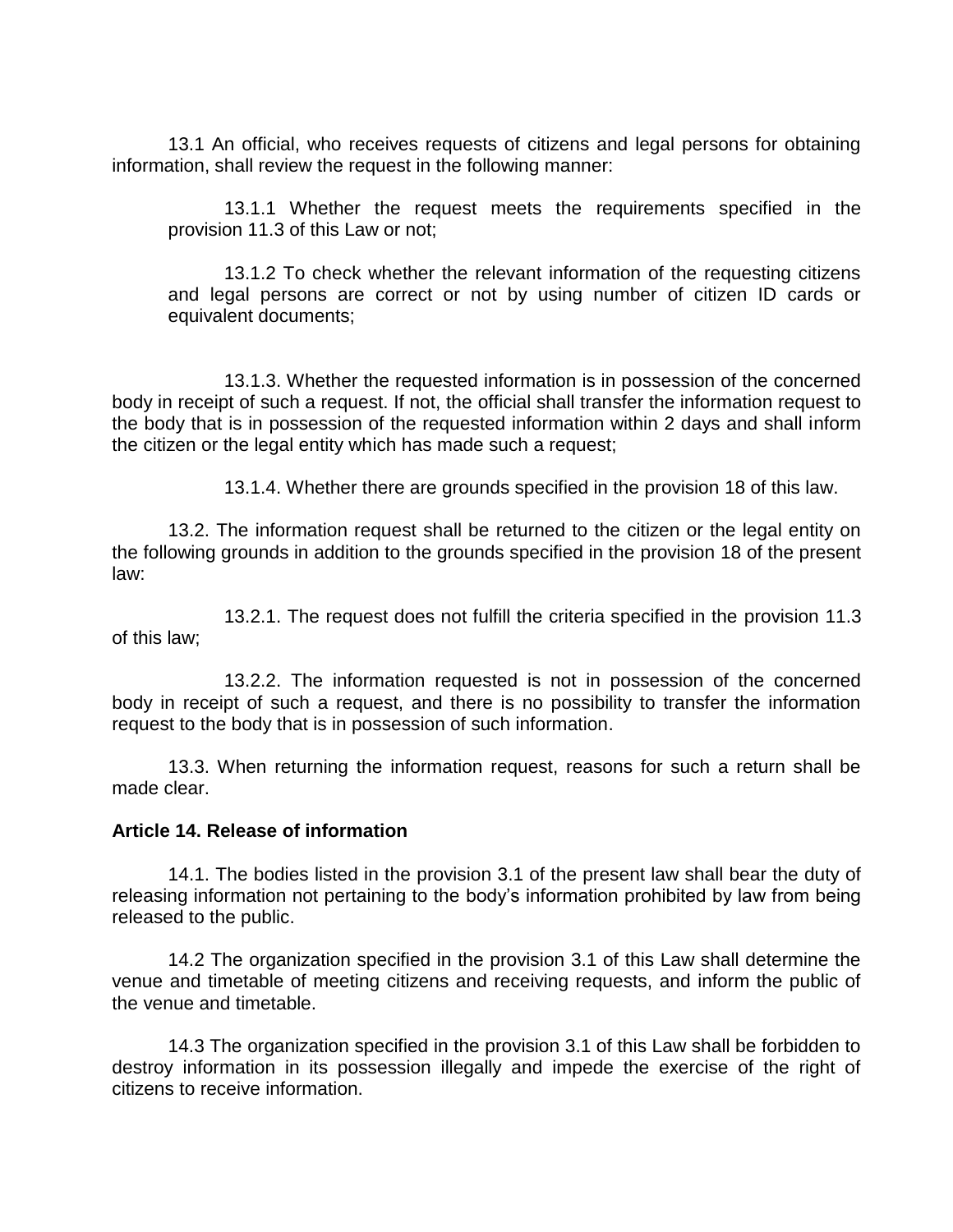14.4 The organization specified in the provision 3.10 of this Law shall keep the following information open to the public:

14.4.1 Information that shows that existing and potential impact of the activity, production, services of and equipment and technology used by of the given organization on environment and health of population;

14.4.2 Information specifying potential harmful impact of all types of poisonous or radioactive substances in possession of the organization on environment and health of people in the event if the procedures of their storage and protection are violated;

14.4.3 Any other information required to be disclosed to the public as specified in the laws.

14.5 The organization specified in the provision 3.1.10 of this Law shall be obliged to adopt list of its classified confidential information and to inform the public of it.

14.6 Information may be provided orally, in written or electronically, and a citizen or legal person may visit the organization and get the information in person.

14.7 A request for information that is available immediately shall be resolved and answered immediately.

14.8 Unless otherwise specified in the laws, information shall be given within 7 business days to a citizen or legal entity that made request. If a request is made by citizens jointly, its answer shall be given to their representative.

14.9 If it is deemed necessary, the deadline specified in the provision 14.8 can be extended once by 7 days.

14.10 The date of response to a request, the name of staff who prepared the response and form of the response shall be recorded and kept duly.

#### **Article 15. Receipt and release of information electronically**

15.1. A citizen or a legal entity may request information electronically.

15.2 In case a citizen or legal person needs to receive information in electronic form, he or she shall make an electronic request document signed digitally including number of his or her citizen ID or equivalent document, and send to a relevant organization by email.

15.3. When releasing information to citizens and legal entities in an electronic format, the official who has the authority to represent the concerned body, shall create a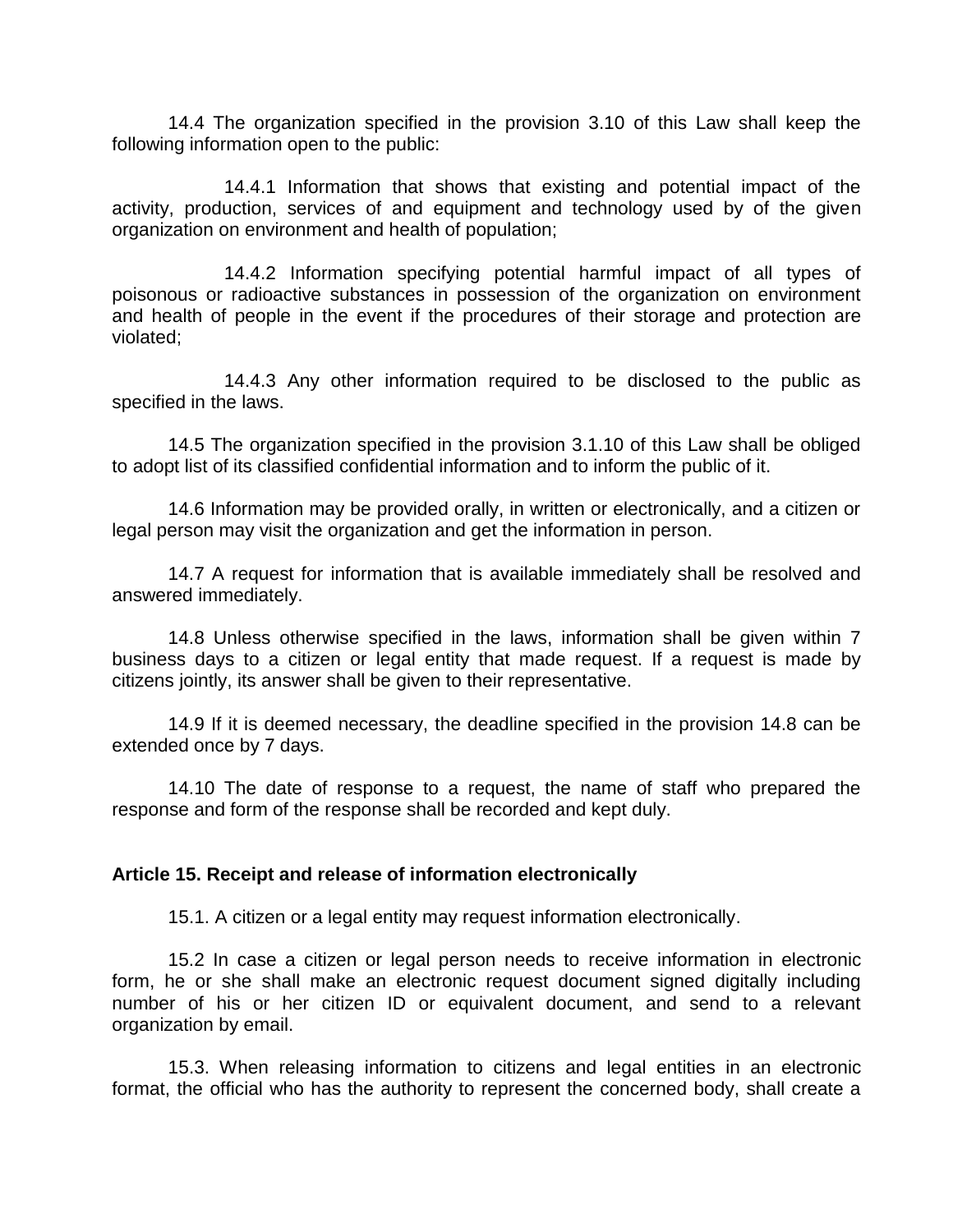digital document and sign it digitally, and transmit the document to the information seeker through electronic mail.

15.. When releasing information electronically, the rules specified in the Articles 11 to 14 shall be upheld.

# **Article 16. Service fees**

 $\overline{a}$ 

16.1. When a citizen or a legal entity request information, certain service fees shall apply.

16.2 The amount of service fee specified in the provision 16.1 of the present Law shall be set by the management of the organization in consistency with the cost of giving such information, and service fee calculation methodology and procedures of paying service fee and service fee exemption or discount shall be approved by the Government.

16.3 The service fee specified in the provision 16.1 of the present Law shall not be charged in addition to other service fees specified in the laws.

16.4 The service fee shall not exceed the costs of copying and postal delivery etc. related to giving such information.

### **Article 17. Complaints, procedures to review and resolve complaints**

17.1. A citizen or a legal entity that considers its lawful right to information infringed by the commission or omission of the official, body, and organization shall have a right to complain to the upper level instances within the body or organization, the National Human Rights Commission of Mongolia, or to the court.

17.2 The relations pertaining to resolving complaints specified in the provision 17.1 of the present Law shall be regulated by the following laws:

17.2.1. If such a complaint is filed to the upper level management or upper level instance of the body or organization, the complaint shall be reviewed under the Law on Resolving Complaints Made by Citizens Against the Civil Servants and State Body, the Law on Administrative Procedures<sup>8</sup>, the Law on Civil Procedures<sup>9</sup>;

17.2.2. If such a complaint is filed to the National Human Rights Commission of Mongolia, the complaint shall be reviewed under the Law on the National Human Rights Commission $10$ :

 $^8$  The Law on Administrative Procedures, published in the official legal gazette "State Newsletter" compilation number 3 of 2003.

 $9$  The Law on Civil Procedures in the official legal gazette "State Newsletter" compilation number 8 of 2002.

<sup>&</sup>lt;sup>10</sup> The Law on the National Human Rights Commission of Mongolia, published in the official legal gazette "State Newsletter" compilation number 48 of 2000.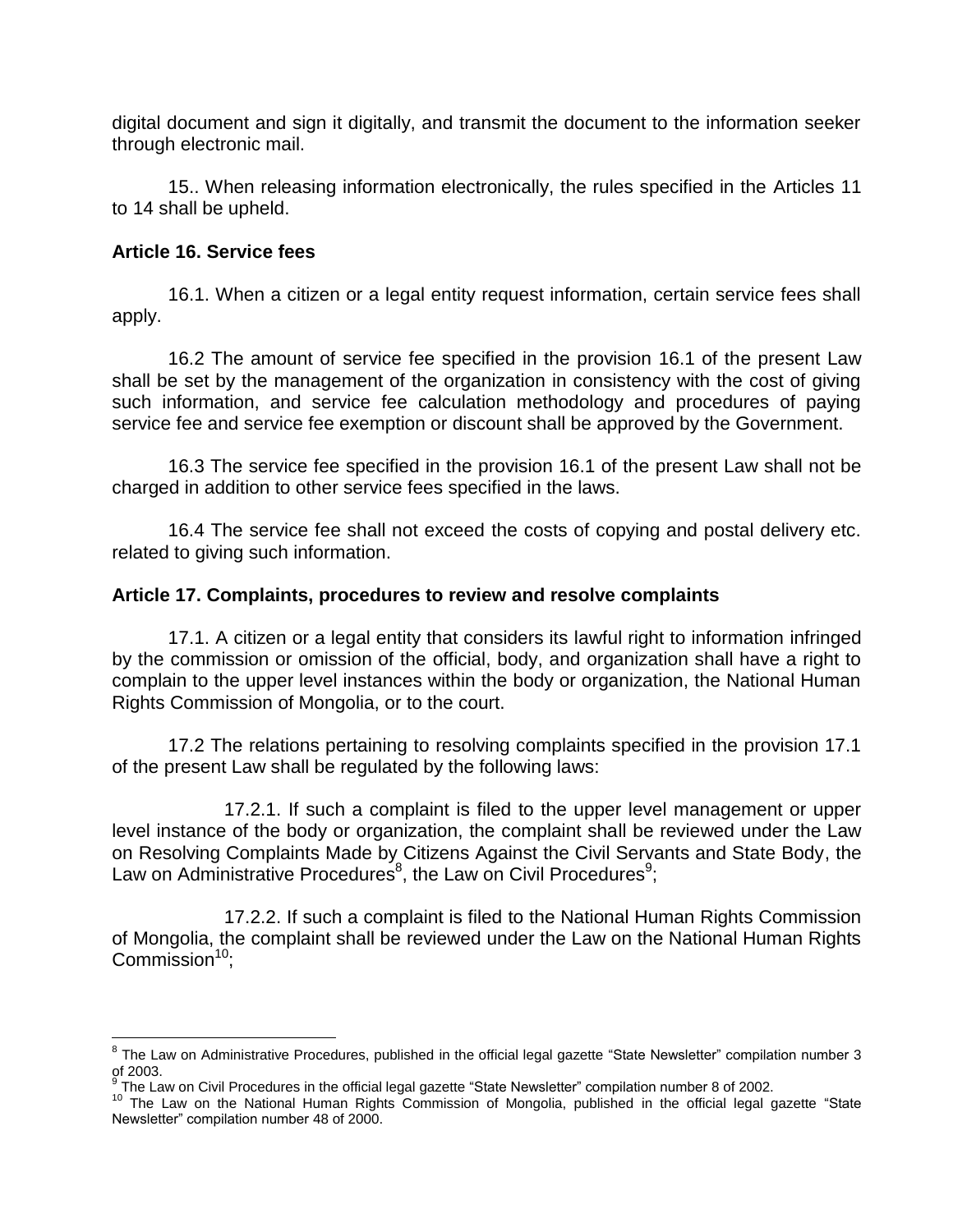17.2.3. If such a complaint is filed to the courts, the complaint shall be reviewed under the Law on Administrative Procedures and the Law on Civil Procedures.

# **CHAPTER FOUR**

### **On prohibition of release of certain information to citizens and legal entities**

#### **Article 18. Special circumstances**

18.1. The information release shall be prohibited in the following circumstances:

18.1.1. If there are well-grounded reasons to believe that the public release of the concerned information shall be detrimental to the national security of Mongolia and the public interests;

18.1.2 In case if the requested information is related to an issue investigated by Mongol Bank, Financial Regulatory Committee or a government administrative body in charge of professional inspection affairs;

 18.1.3. If the concerned information relates to the state, organization and person's secret under review at the first instance report filing, investigation, and prosecution;

18.1.4. If the concerned information relates to the ratification of the international treaty process;

18.1.5. Any other information specified in the laws.

#### **Article 19. Intellectual property protection**

19.1. It shall be prohibited to release information related to the intellectual property without the owner's permission to others.

#### **Article 20. Protection of personal secrets**

20.1 .Unless otherwise specified in the laws, it shall be prohibited to release information beyond the surname, name, age, sex, profession, education, job position, work address, work phone number of the concerned person without their written permission.

#### **Article 21. Protection of organization secrets**

21.1 It is prohibited to disclose a business entity's confidential information, technological solutions, project and R&D documents, information related to required equipments and machinery etc., which are related to the specifics of operations of the business entity or considered confidential and protected for the purpose of protecting its market share and strength in fair competition as specified in the section 2, Article 3 of the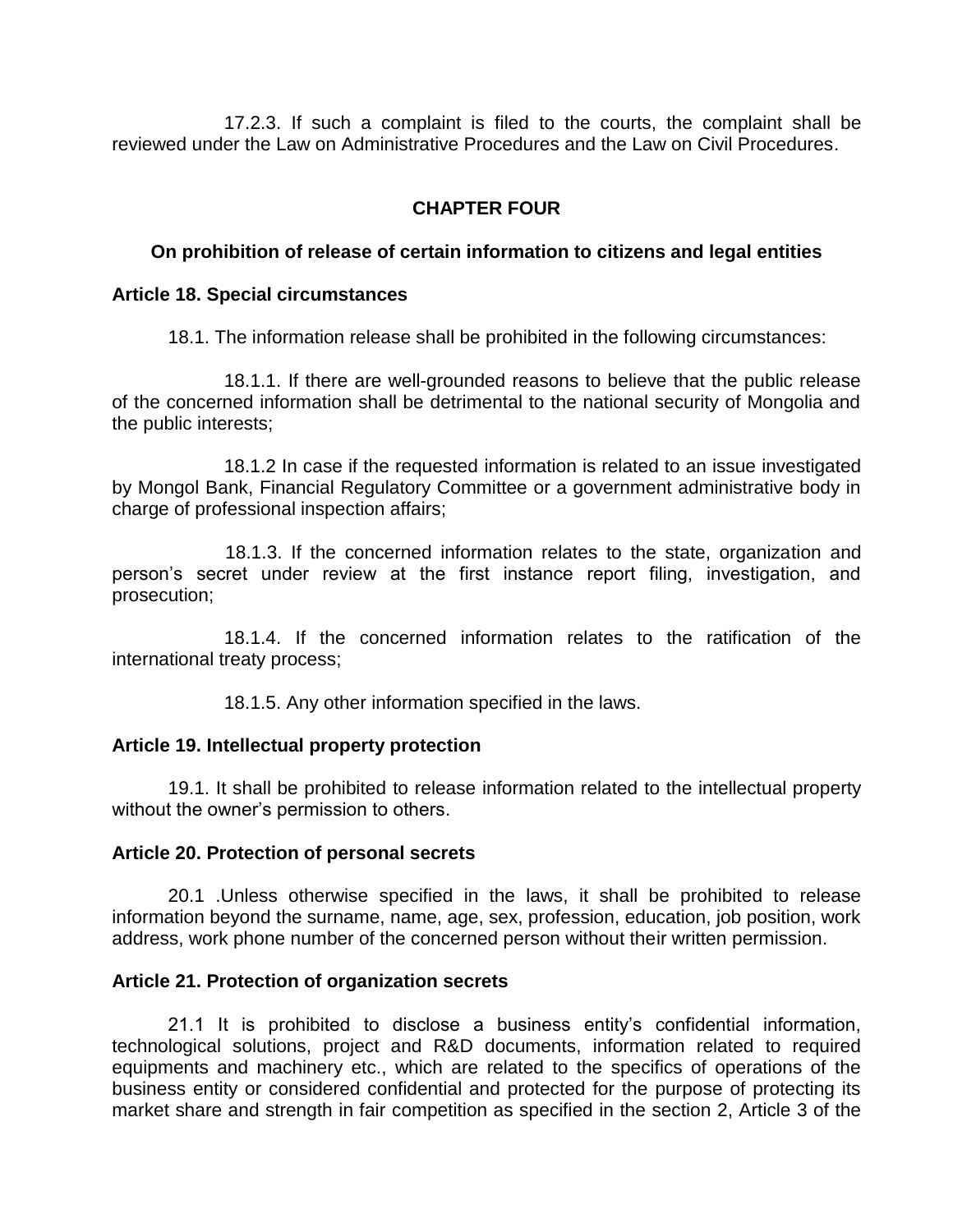Law on Business Entity's Secret and disclosure of which may cause damage to its lawful interest, to others without a written consent of the authorized person of the business entity (executive management or other person authorized by executive management).

# **CHAPTER FIVE**

# **Measures to ensure the implementation of the law and monitoring of the law implementation**

### **Article 22. Full authority of the state administrative body in charge of information and information technology matters**

22.1 A government administrative body in charge of information and technology affairs shall exercise the following full rights in connection with the issue of ensuring information transparency and the right to information:

22.1.1. Develop the common regulation in relation to the data digitization, generation, dissemination and utilization of databases, guaranteeing its uninterrupted functioning, data storage and protection as specified in the Articles 7, 8.1, 9 and 10 of the present law;

22.1.2. Provide technical and methodological assistance and guidance on the data digitization, generation, dissemination and utilization of databases, guaranteeing its uninterrupted functioning, data storage and protection through conducting trainings among state bodies and organizations;

22.1.3. Any other powers vested in the state administrative body through the laws.

22.2. The regulation specified in the provision 22.1.1 of the present law shall be approved by the Government of Mongolia.

# **Article 23 Three. Logs**

23.1 The organization specified in the provision 3.1 of this Law shall maintain record of the following things for the purpose of ensuring the possibility of monitoring implementation of the legislation of information transparency and the right to information:

23.1.1. Information seeker (both citizens and legal entities)'s name and address;

23.1.2. Information request receipt, review, release/return dates; and

23.1.3. Others.